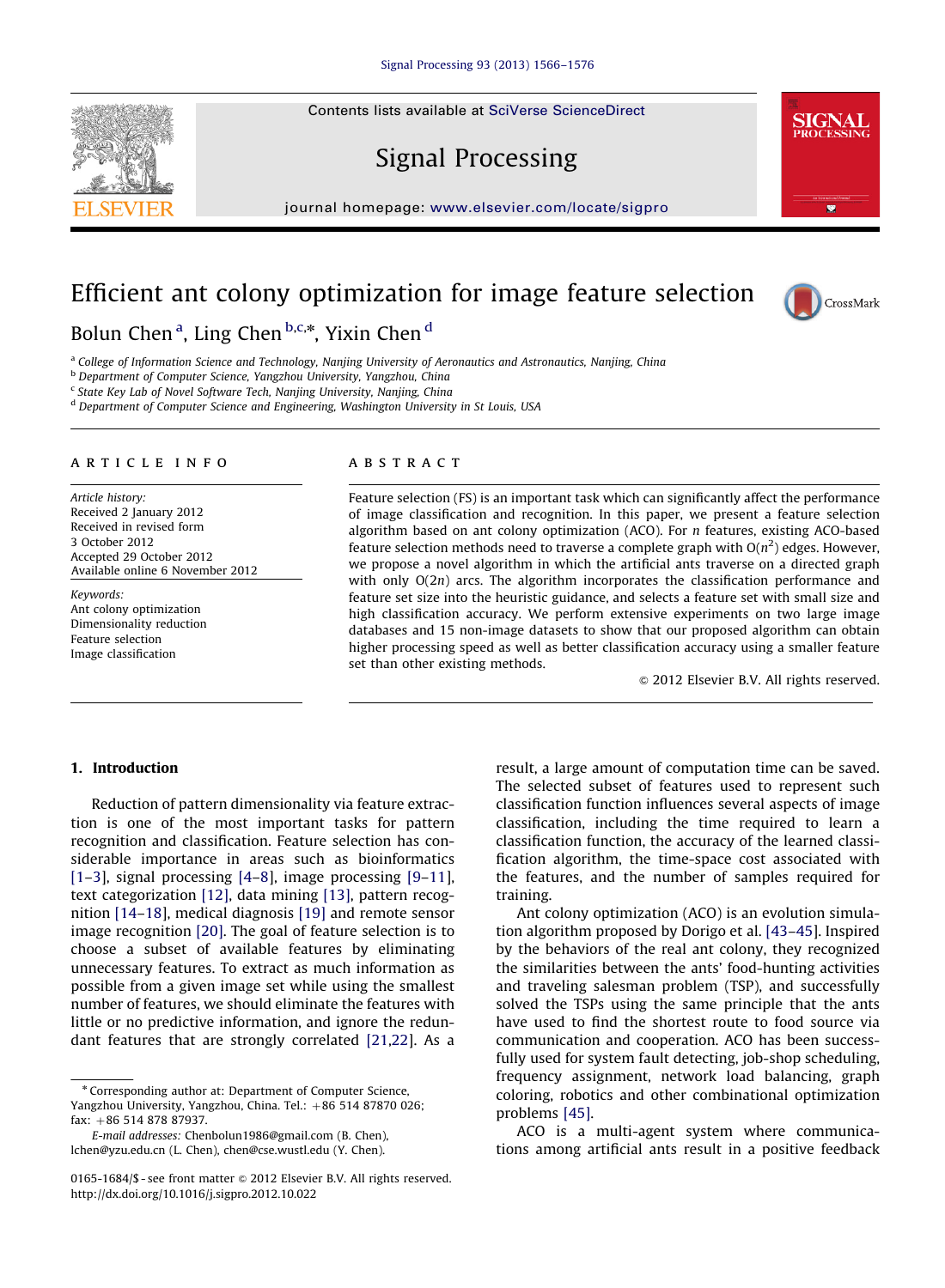behavior to guide the ant colony to converge to the optimal solution. Pheromone information, which simulates the chemical substance the real ants lay on the route they passed, is assigned to the edges of the graph. Artificial ants are used in ACO to travel in the graph to search for optimal paths according to the pheromone and problem-specific local heuristics information. The pheromone on each edge is evaporated at a certain rate at each iteration. It is also updated according to the quality of the paths containing this edge. Artificial ants are usually associated with a list that records their previous actions, and they may apply some additional operations such as local search, crossover and mutation, to improve the quality of the results obtained. Compared with GA, ACO has some advantages such as allowing positive feedback, distributed computing, and constructive greedy heuristic search.

In recent years, some ACO based methods for feature selecting are reported. Basiri et al. [\[1\]](#page--1-0) used ACO to select features for predicting post-synaptic activity in proteins. Nemati et al. [\[6\]](#page--1-0) proposed an ACO based algorithm to reduce features size in automatic speaker verification. Aghdam et al. [\[12\]](#page--1-0) proposed an ACO based feature selecting algorithm for text categorization. Kanan et al. [\[15\]](#page--1-0) also presented an improved ACO algorithm for feature selection in face recognition. Their algorithm can select the optimal feature subset in terms of shortest feature length and the best performance of classifier. Vieira et al. [\[37\]](#page--1-0) proposed an algorithm for feature selection based on two cooperative ant colonies, which minimizes two objectives: the number of features and the classification error. Two pheromone matrices and two different heuristics are used for these objectives. Subbotin [\[39\]](#page--1-0) presented a modified ACO algorithm for feature selection. Akarsu et al. [\[46\]](#page--1-0) proposed a hybrid modeling approach based on ACO for clustering and feature selection.

In some methods for feature selection, ACO is also combined with other methods to improve the quality of feature selection and classification. Huang [\[38\]](#page--1-0) presented a hybrid ACO-based classifier model that combines ACO and support vector machines (SVM) to improve classification accuracy with a small and appropriate feature subset. To simultaneously optimize the feature subset and the SVM kernel parameters, the feature importance and the pheromones are used to determine the transition probability; the classification accuracy and the weight vector of the feature provided by the SVM classifier are both considered to update the pheromone. Based on ACO and rough sets, Chen et al. [\[47\]](#page--1-0) proposed an approach to feature selection which adopts mutual information based feature significance as heuristic information. In their algorithm the artificial ants start their tour from the feature core, which changes the complete graph to a smaller one. Sivagaminathan et al. [\[48\]](#page--1-0) presented a hybrid method based on ACO and artificial neural networks to address feature selection.

In most ACO-based feature selection methods, the nodes in the graph are used to represent the features. Ants traverse on the graph to look for a path containing part of the nodes which indicate the features selected. For n features, most ACO-based feature selection methods use a complete graph with  $O(n^2)$  edges. This means that  $O(n^2)$  pheromone and heuristic information will be computed and stored.

In this paper, we present an ACO-based feature selection algorithm, ACOFS, to reduce the memory requirement and computation time. In this algorithm, the artificial ants traverse on a directed graph with only 2n arcs. The algorithm uses classifier performance and feature set size to guide search, and optimizes the feature set in terms of its size and classifier performance. Experimental results on large image and non-image datasets show that the proposed algorithm has superior performance. Compared with other existing algorithms, our algorithm can obtain higher processing speed and classification accuracy with a smaller feature set.

The rest of the paper is organized as follows. Section 2 reviews related work on feature selection. [Section 3](#page--1-0) presents the proposed ACO based algorithm, ACOFS, for feature selection. [Section 4](#page--1-0) describes the implementation details of ACOFS. [Section 5](#page--1-0) shows and analyzes the experimental results obtained by ACOFS and compares the performance with other similar methods. [Section 6](#page--1-0) draws conclusions.

#### 2. Related work on feature selection

Methods for feature selection can generally be classified into two main categories: model-free methods and model-based methods [\[22\].](#page--1-0) Model-free methods do assume a particular model and only use statistical tests on the data to select features. In the model-based methods, models with different sets of features are compared, and the model that minimizes the output error is selected. In this case, the feature selection is actually a problem of global combinatorial optimization in machine learning, which reduces the number of features, removes irrelevant, noisy and redundant data, and results in acceptable classification accuracy.

Feature selection algorithms can also be divided into two categories according to the way they process and evaluate features: feature ranking methods and subset selection methods. Feature ranking methods rank the features by a metric and eliminate all features that do not achieve an adequate score. Subset selection methods search the set of possible features for the optimal subset. To find the optimal feature subset, the entire search space contains all the possible subsets of features. For  $n$  features, the size of the search space is  $2^n$ . The problem of finding the optimal feature subset is NP-hard. In the simplest way, the best subset can be found by evaluating all the possible subsets by exhaustive search [\[22\]](#page--1-0) which needs to enumerate all the subsets of features. Although this method guarantees an optimal solution, finding the optimal subset is time consuming and impractical even for a moderate sized feature sets. For most practical problems, an optimal solution can only be guaranteed if a monotonic criterion for evaluating features is applied. But this assumption rarely holds in real-world applications [\[23\]](#page--1-0). Decision tree search methods, with proper branch conditions, can limit the search space to the best